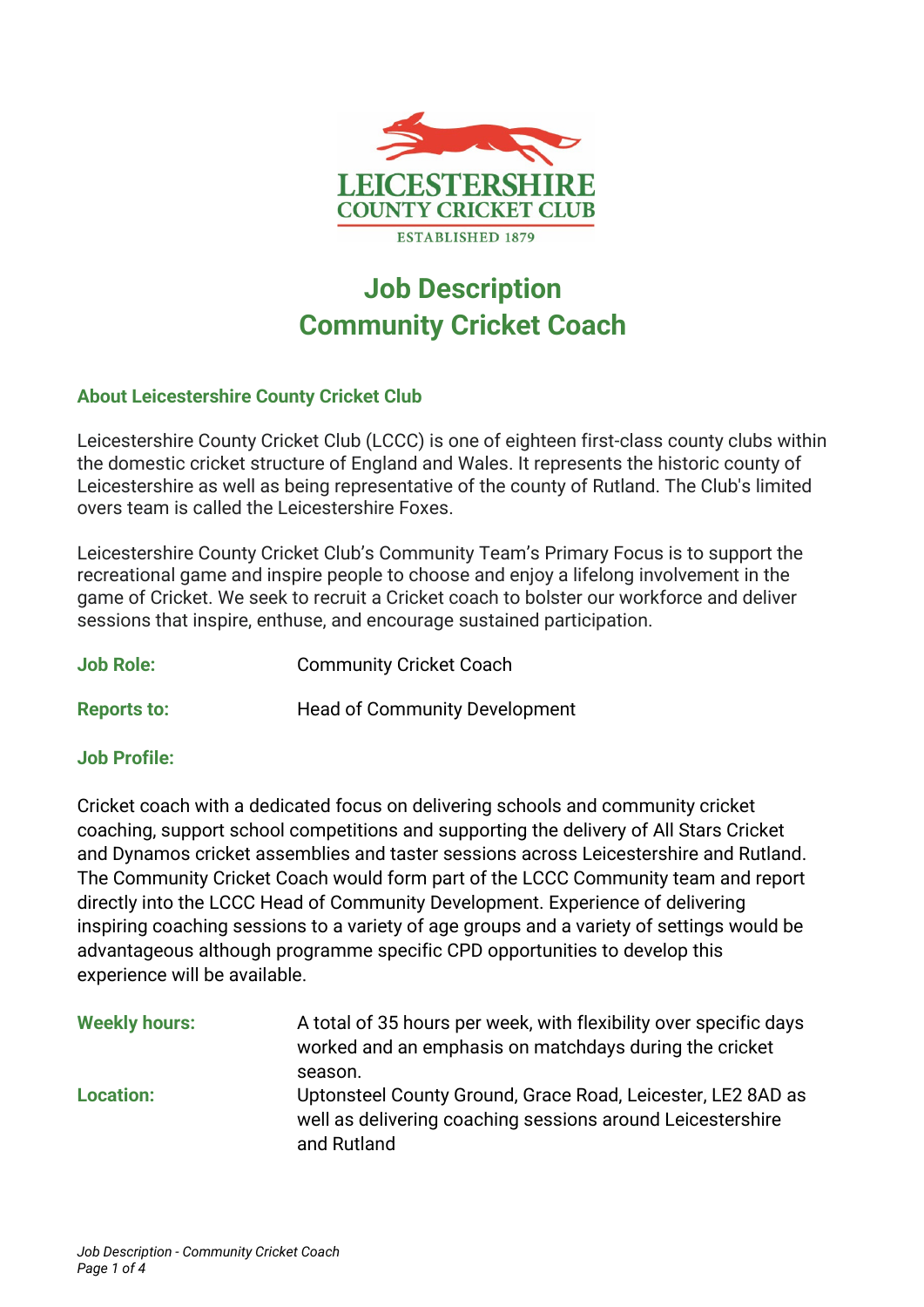## **Main Duties:**

- Work with Cricket Development Officer (Young People) to coordinate All Stars Cricket tasters/assembly visits and classroom sessions
- Deliver sessions as part of the Chance to Shine School Programmes
- Deliver sessions as part of the ECB Core Cities programmes
- Deliver sessions as part of the Lords Taverners initiatives
- Deliver additional sessions as part of the business needs
- Promote and influence Chance to Shine portal & school resources sign up
- School curricular and extra-curricular cricket activities and coaching
- Teacher CPD delivery
- Deliver new initiatives to schools and clubs and support other coaching opportunities
- Promote all Leicestershire CCC activities and offers
- Monitor, evaluate and report on sessions

## **General Duties:**

- Support School competitions and support festivals
- Deliver Leadership training in conjunction with Club Development Officer Young people (Clubs & Schools)
- Signposting participants to local progression opportunities (Cricket Clubs, All Stars & Dynamos Cricket)
- Engage junior cricket clubs to support LCCC programmes
- Support delivery of community activity (e.g. Chance to Shine Street) where appropriate

# **Person Specification**

## **Qualifications:**

The postholder will have:

- Specific Qualifications
	- o Level 2 Cricket coaching certificate or equivalent *(Applications from ECB Foundation I Coaches will be considered)*
	- o Valid ECB Disclosure & Barring Service certificate
	- o Valid Safeguarding Young Cricketers (Safeguarding & Protecting Children)
- Valid First Aid certificate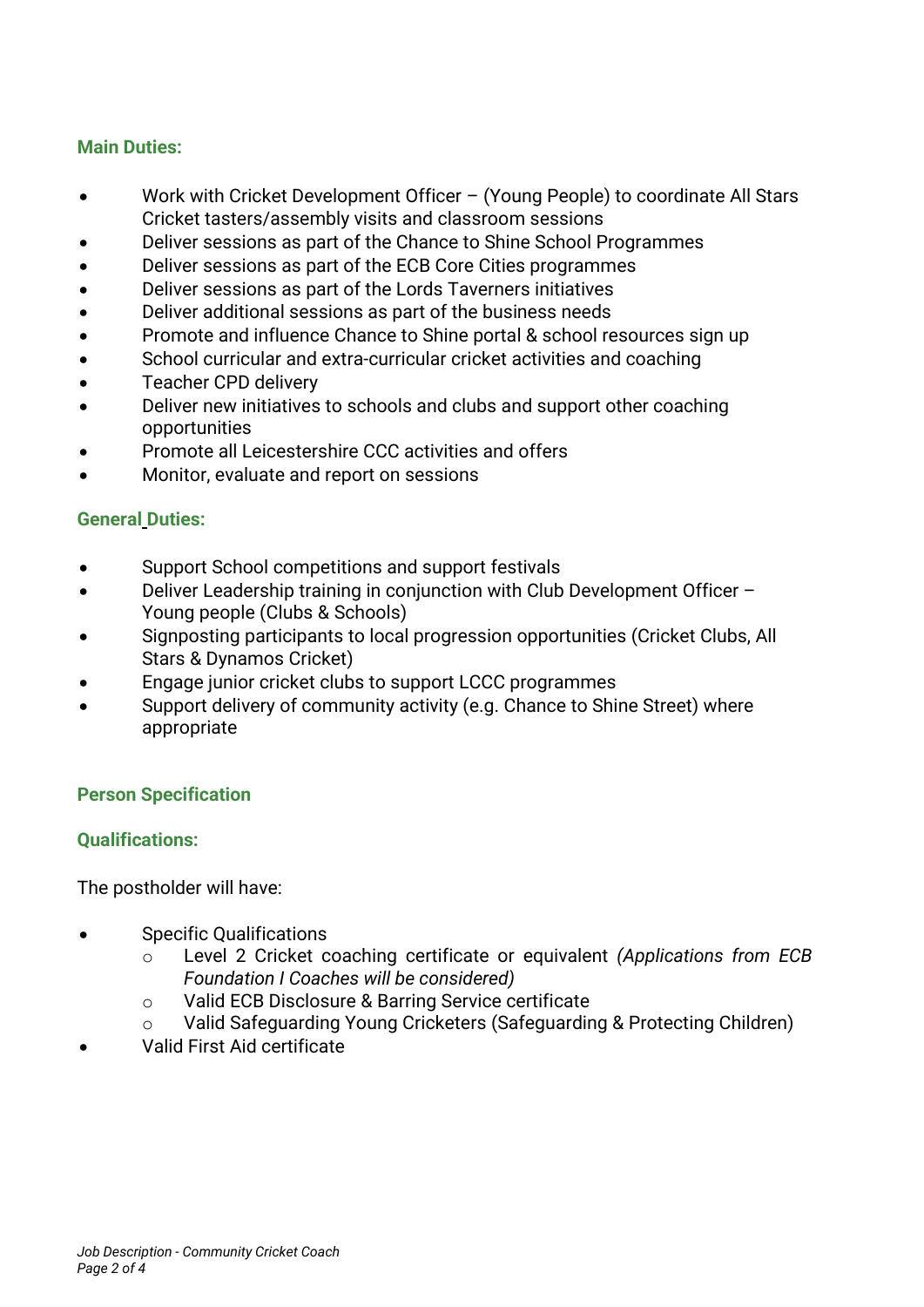# **Training and Experience:**

# **Essential:**

- A flexible approach with the ability to adjust to different requirements as priorities change.
- An Understanding of delivering coaching in a variety of environments
- Own transport with a clean driving licence is required.
- An understanding of the motivations and barriers to participation in cricket or sport

# **Desirable:**

- Experience of delivering cricket session in a variety of settings
- Excellent communication skills with a good confident telephone manner and the ability to deal with Customers, colleagues and members of the public at all levels.
- Previous experience of working in a Sport Development environment would be advantageous with the ability to work as part of a small team in a busy office.
- Excellent keyboard skills, be computer literate and have a good knowledge of Microsoft Office packages (word, excel, outlook etc).

# **Personal Attributes, Aptitudes and Abilities:**

A can-do mindset is critical for this role. The community Coach will need to be prepared to deliver in a variety of settings and to a broad range of participants. Most of the work will centre around school delivery, however there will be some community delivery where the successful applicant will experience people from all backgrounds accessing the game. Being able to think on your feet is a must, so adaptability is key. The ability to communicate and promote Leicestershire CCC and all it has to offer will be a key element of the role.

We are seeking a highly motivated individual who is happy working alone and across Leicestershire and Rutland.

- You may be required at times to carry out various other duties within your capabilities. If requested to carry out any duty that you feel may be outside your capability you should report this fact to your immediate Line Manager before attempting the task.
- Greet any directors, employees, members, spectators, customers, sponsors and visitors to the Club in a friendly manner and assist them in any way required;
- Ensure that the requirements of all Club members, spectators, customers, sponsors and visitors are exceeded at every level; and
- Contribute positively at all times to a pleasant and inclusive atmosphere throughout the Club.